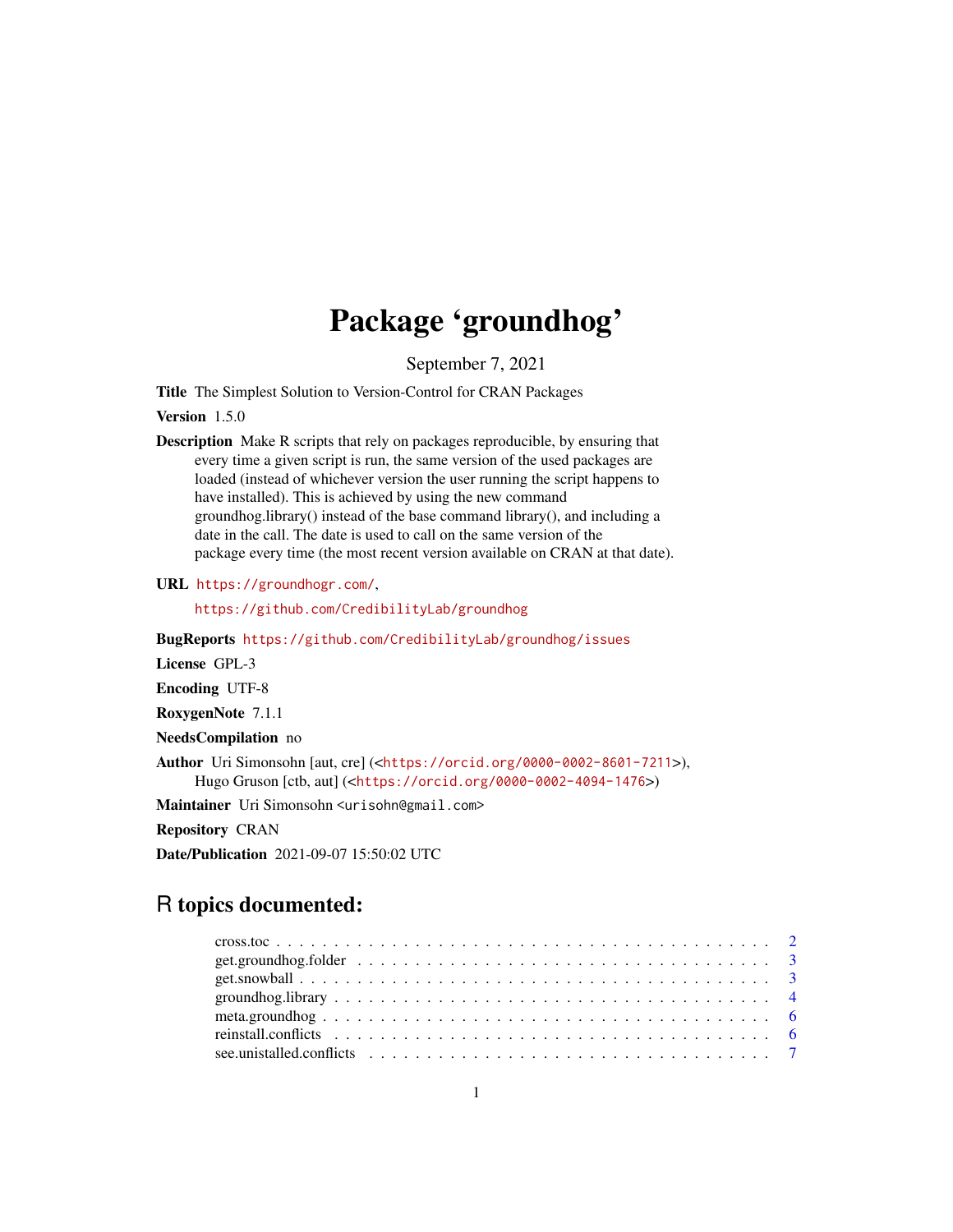#### <span id="page-1-0"></span>2 cross.toc cross.toc cross.toc cross.toc cross.toc cross.toc cross.toc cross.toc cross.toc cross.toc cross.toc

| Index |  |
|-------|--|

cross.toc *Show toc table with multiple packages*

## Description

Show toc table with multiple packages

## Usage

```
cross.toc(pkgs, date1 = "1970-1-1", date2 = Sys.Date())
```
## Arguments

| pkgs         | character vector containing the package names.         |
|--------------|--------------------------------------------------------|
| date1, date2 | date range to consider (in the format "% $Y$ -%m-%d"). |

## Value

A data.frame with 3 columns:

Version The package version number

Published The date at which the specific version was published

Package The package name

#### See Also

[toc\(\)](#page-8-1) for the same function for a single package.

## Examples

```
## Not run:
cross.toc(c("magrittr", "R"))
cross.toc(c("magrittr", "rlang"), date1 = "2012-02-01", date2 = "2020-02-01")
## End(Not run)
```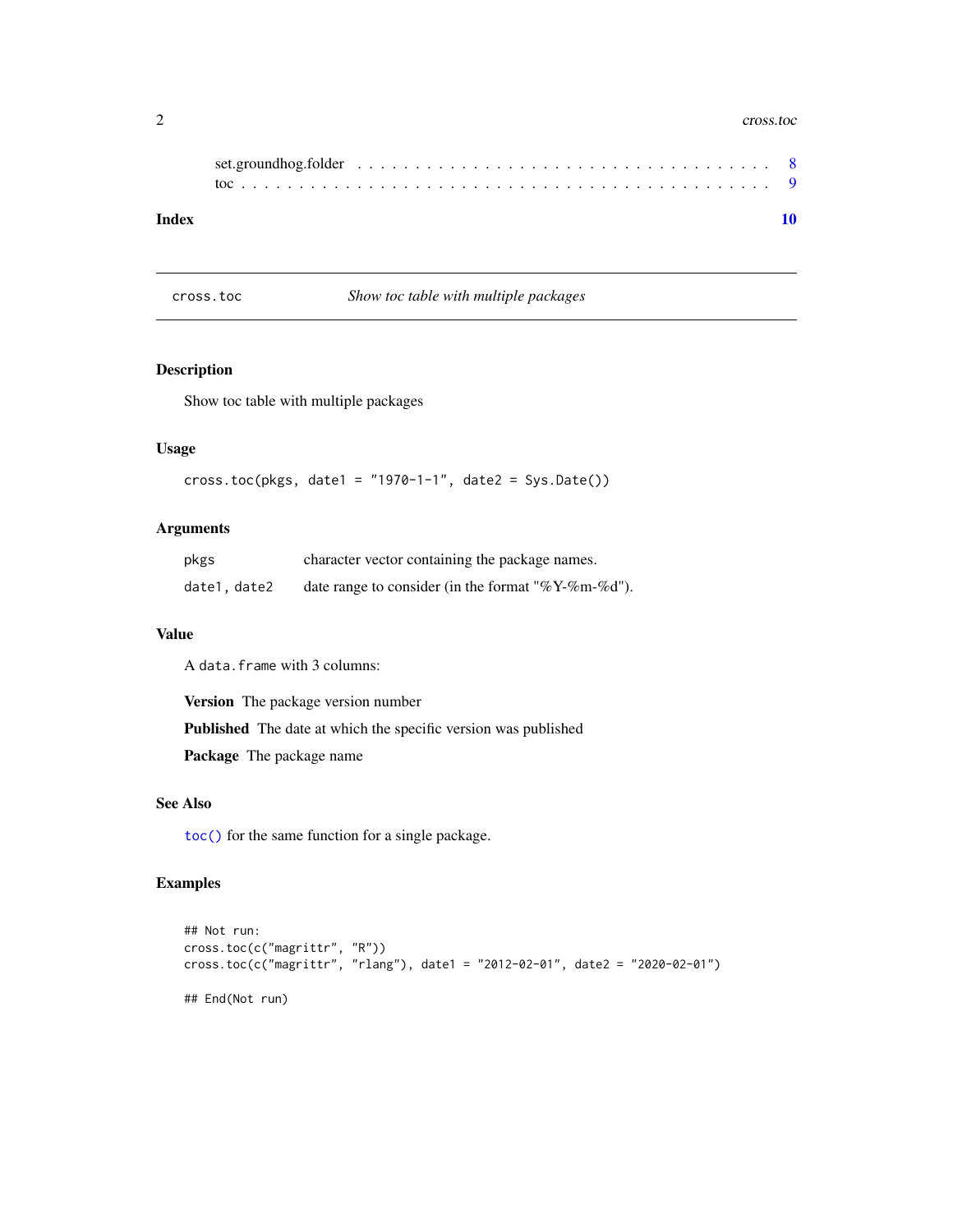<span id="page-2-1"></span><span id="page-2-0"></span>get.groundhog.folder *Get current local path to groundhog folder*

## Description

Get current local path to groundhog folder

#### Usage

```
get.groundhog.folder()
```
## Value

the path to the groundhog folder, the meta-library where [groundhog.library\(\)](#page-3-1) downloads and stores packages that can be loaded

## Note

you can change the location of this folder with the command set.groundhog.folder("path").

## See Also

[set.groundhog.folder\(\)](#page-7-1)

## Examples

```
## Not run:
get.groundhog.folder()
## End(Not run)
```
get.snowball *Generates dataframe with all dependencies needed to install a package, in the order they will be loaded*

## Description

Generates dataframe with all dependencies needed to install a package, in the order they will be loaded

#### Usage

```
get.snowball(pkg, date, include.suggests = FALSE, force.source = FALSE)
```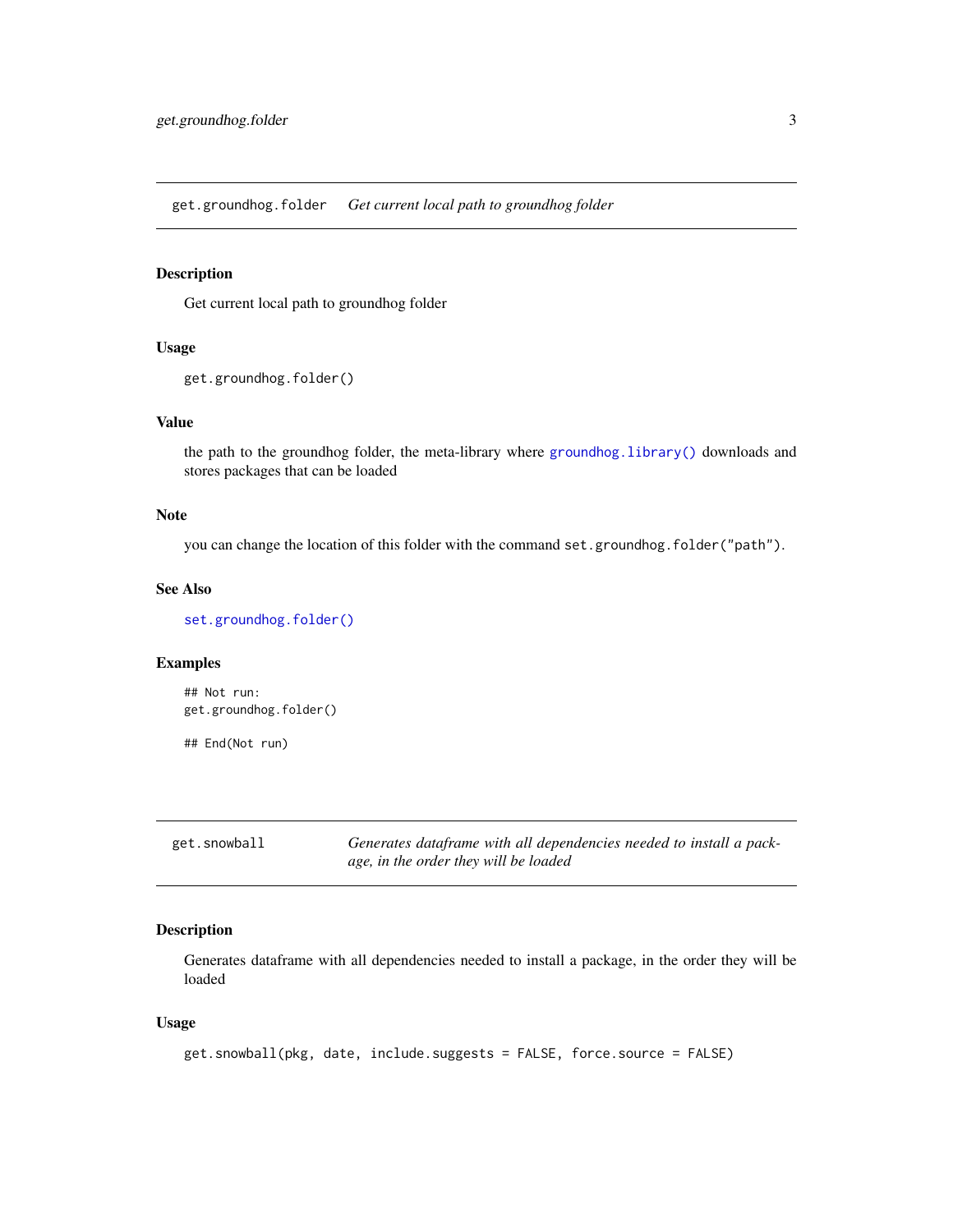#### <span id="page-3-0"></span>Arguments

| pkg              | character string, name of target package to load (and install if needed),                                                                                                    |
|------------------|------------------------------------------------------------------------------------------------------------------------------------------------------------------------------|
| date             | character string (yyyy-mm-dd), or date value, with the date which determines<br>the version of the package, and all dependencies, to be loaded (and installed if<br>needed). |
| include.suggests |                                                                                                                                                                              |
|                  | logical, defaults to FALSE. When set to TRUE, includes dependencies classified<br>in the DESCRIPTION file as suggested.                                                      |
| force.source     | logical (defaults to FALSE). When set to TRUE, will not attempt installing binary<br>from CRAN or MRAN and instead download source file and install it.                      |

## Value

a dataframe with all packages that need to be installed, their version , whether they are installed, where to obtain them if not locally available (CRAN vs MRAN), which date to use for MRAN, installation time from source (in seconds), and local path for storage

#### Examples

```
## Not run:
get.snowball("rio", "2020-07-12")
```
## End(Not run)

<span id="page-3-1"></span>groundhog.library *Load CRAN packages, and their dependencies, as current on given date*

#### **Description**

Groundhog maintains a separate local package library where it stores version-controlled packages, with multiple versions of the same package saved side-by-side. The date argument in the groundhog.library() function determines the version of the package that is loaded (the most recently published version on CRAN on that date). If that version of the package is not available in the local groundhog library, it is automatically installed. groundhog.library() thus substitutes both library() and install.packages(). No changes to how R manages packages are made (e.g., no change to .libPaths(), to .Rprofile, or to R Studio global settings). Therefore, to discontinue relying on groundhog for package management, all you do is go back to executing the install.packages() and library() functions, instead of the groundhog.library() function.

#### Usage

```
groundhog.library(
 pkg,
  date,
  quiet.install = TRUE,
```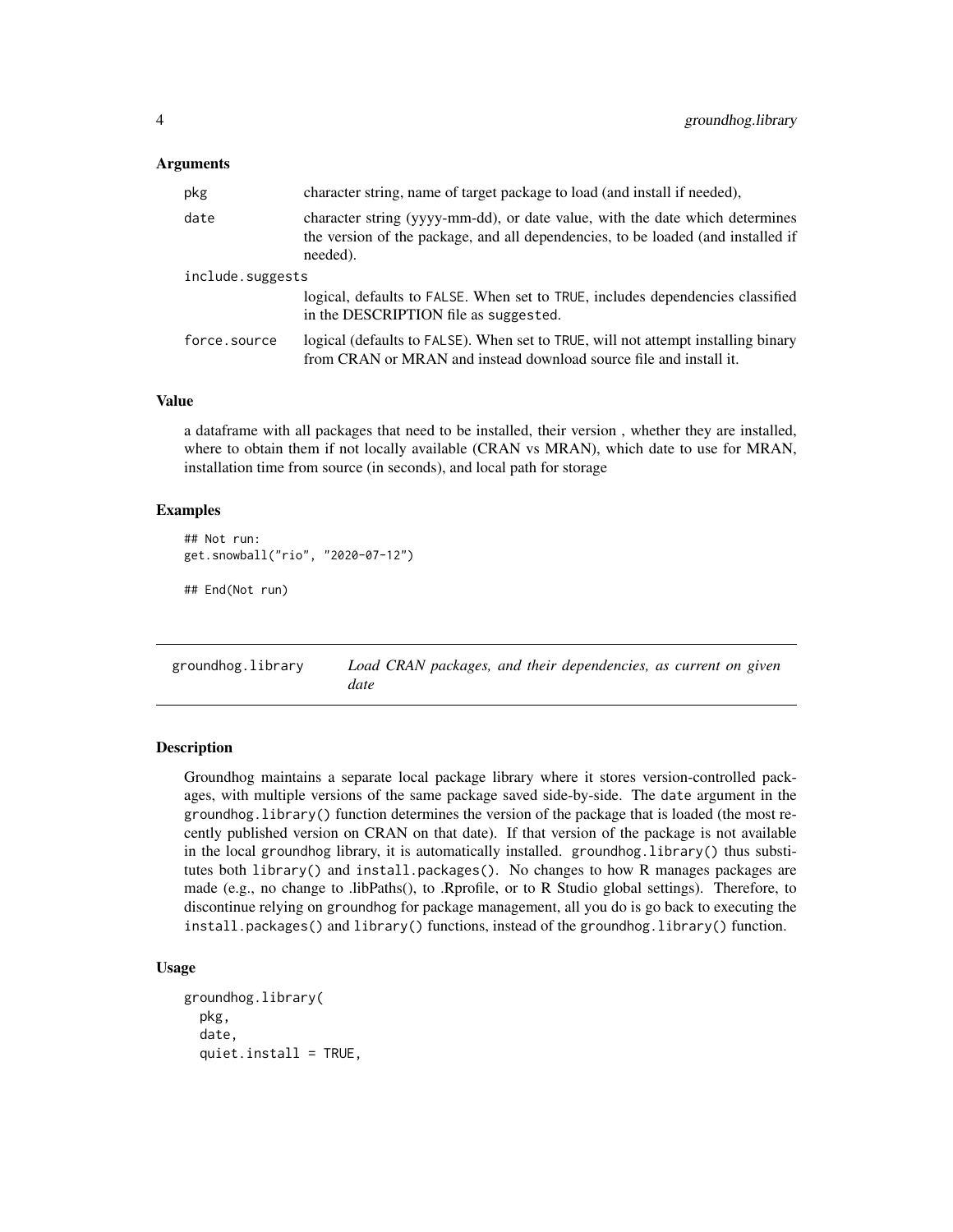## groundhog.library 5

```
include.suggests = FALSE,
  ignore.deps = c(),
  force.source = FALSE,
 force.install = FALSE,
  tolerate.R.version = ""
\mathcal{L}
```
## Arguments

| pkg                 | character string or vector with name of target package(s). Single package names<br>need not be in quotes.                                                                                                                                                                                                                                                                                                                                                                                             |
|---------------------|-------------------------------------------------------------------------------------------------------------------------------------------------------------------------------------------------------------------------------------------------------------------------------------------------------------------------------------------------------------------------------------------------------------------------------------------------------------------------------------------------------|
| date                | character string (yyyy-mm-dd), or date value, with the date which determines<br>the version of the package, and all dependencies, to be loaded (and installed<br>if needed). The most recent date accepted is 2 days prior to when the code is<br>executed.                                                                                                                                                                                                                                           |
| quiet.install       | logical, defaults to TRUE. When set to FALSE, displays output generated by install.packages()<br>when installing from source                                                                                                                                                                                                                                                                                                                                                                          |
| include.suggests    |                                                                                                                                                                                                                                                                                                                                                                                                                                                                                                       |
|                     | logical, defaults to FALSE. When set to TRUE, installs/loads dependencies clas-<br>sified in the DESCRIPTION file as suggested.                                                                                                                                                                                                                                                                                                                                                                       |
| ignore.deps         | an optional character vector containing dependencies which may be already<br>loaded in the R session and even if the loaded version does not match the ver-<br>sion implied by the entered date, groundhog.library() will proceed and ignore<br>this conflict. If one version of a package is loaded, and a different is needed for<br>groundhog, the default behavior is to stop the request and ask the user to restart<br>the R session to unload all packages. This will bypass that requirement. |
| force.source        | logical (defaults to FALSE). When set to TRUE, will not attempt installing binary<br>from CRAN or MRAN and instead download source file and install it.                                                                                                                                                                                                                                                                                                                                               |
| force.install       | logical (defaults to FALSE). When set to TRUE, will delete existing package files<br>in groundhog folder, and install anew.                                                                                                                                                                                                                                                                                                                                                                           |
| tolerate.R. version |                                                                                                                                                                                                                                                                                                                                                                                                                                                                                                       |
|                     | optional character string containing an R version which groundhog. library()<br>will not throw an error for using, even if the date entered corresponds to a more<br>recent major R release.                                                                                                                                                                                                                                                                                                          |
|                     |                                                                                                                                                                                                                                                                                                                                                                                                                                                                                                       |

## Details

For more information about groundhog check out [groundhogr.com](http://groundhogr.com)

## Value

a character vector containing all active packages for the session, with their version number, under the format pkg\_vrs.

## Examples

```
## Not run:
groundhog.library("magrittr", "2020-07-12")
```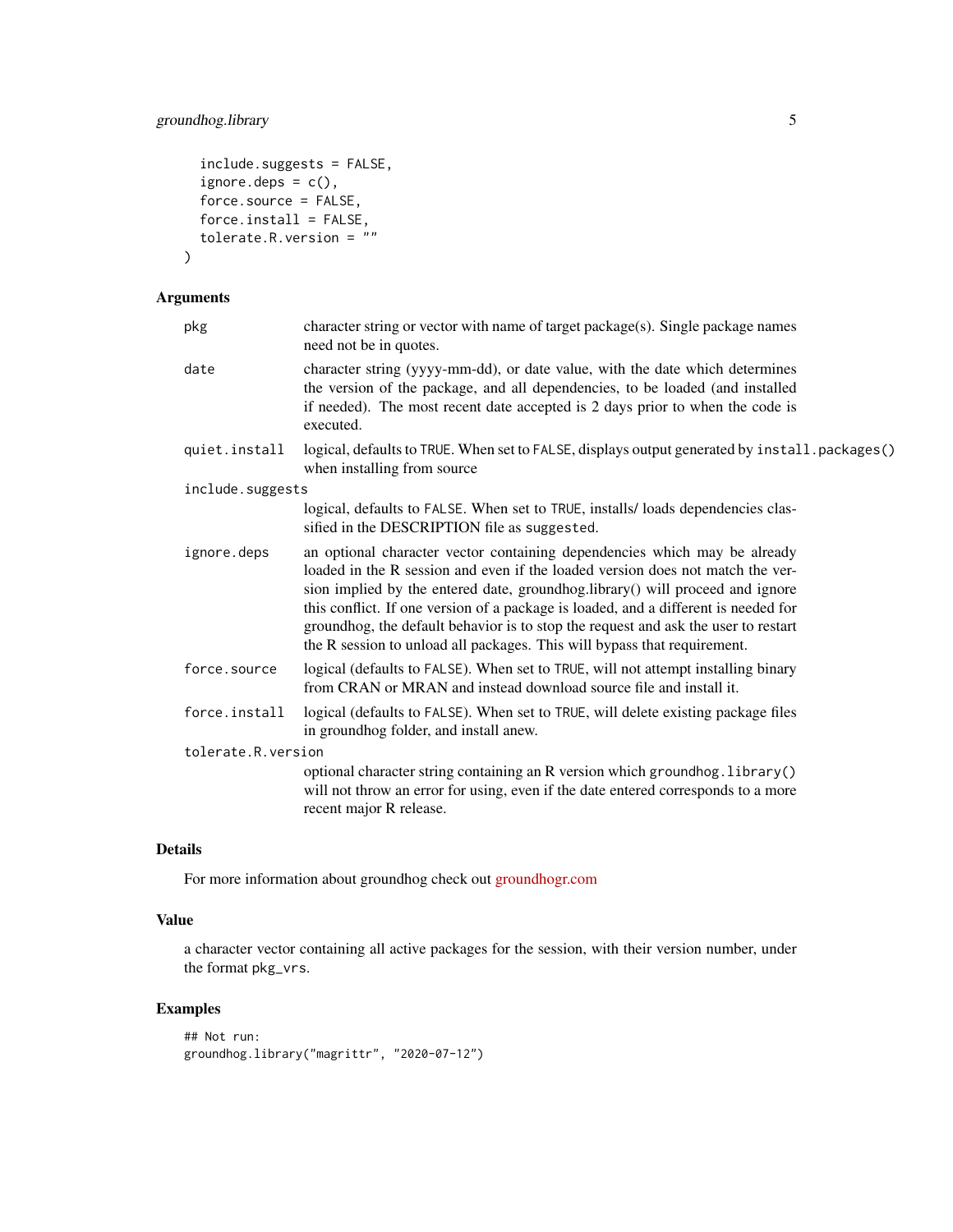```
pkgs <- c('pwr','metafor')
groundhog.library(pkgs, "2020-02-12")
#Allow using R 3.6.3 despite entering a date that corresponds to R 4.0
groundhog.library('rio', '2021-04-12', tolerate.R.version='3.6.3')
## End(Not run)
```
meta.groundhog *Load a specific version of groundhog, as available on a given date*

#### Description

Load a specific version of groundhog, as available on a given date

#### Usage

```
meta.groundhog(date)
```
#### Arguments

date character string (yyyy-mm-dd), or date value, with the date which determines the version of groundhog to load

## Examples

```
## Not run:
#Load groundhog as available on 2021-03-12 (v1.3.2)
meta.groundhog("2021-03-12")
```
## End(Not run)

reinstall.conflicts *Re-install packages that created a conflict*

#### Description

Re-install uninstalled packages (from the non-groundhog local library) previously uninstalled to prevent conflict with installation via groundhog.library()

#### Usage

```
reinstall.conflicts(since = "1970-01-01")
```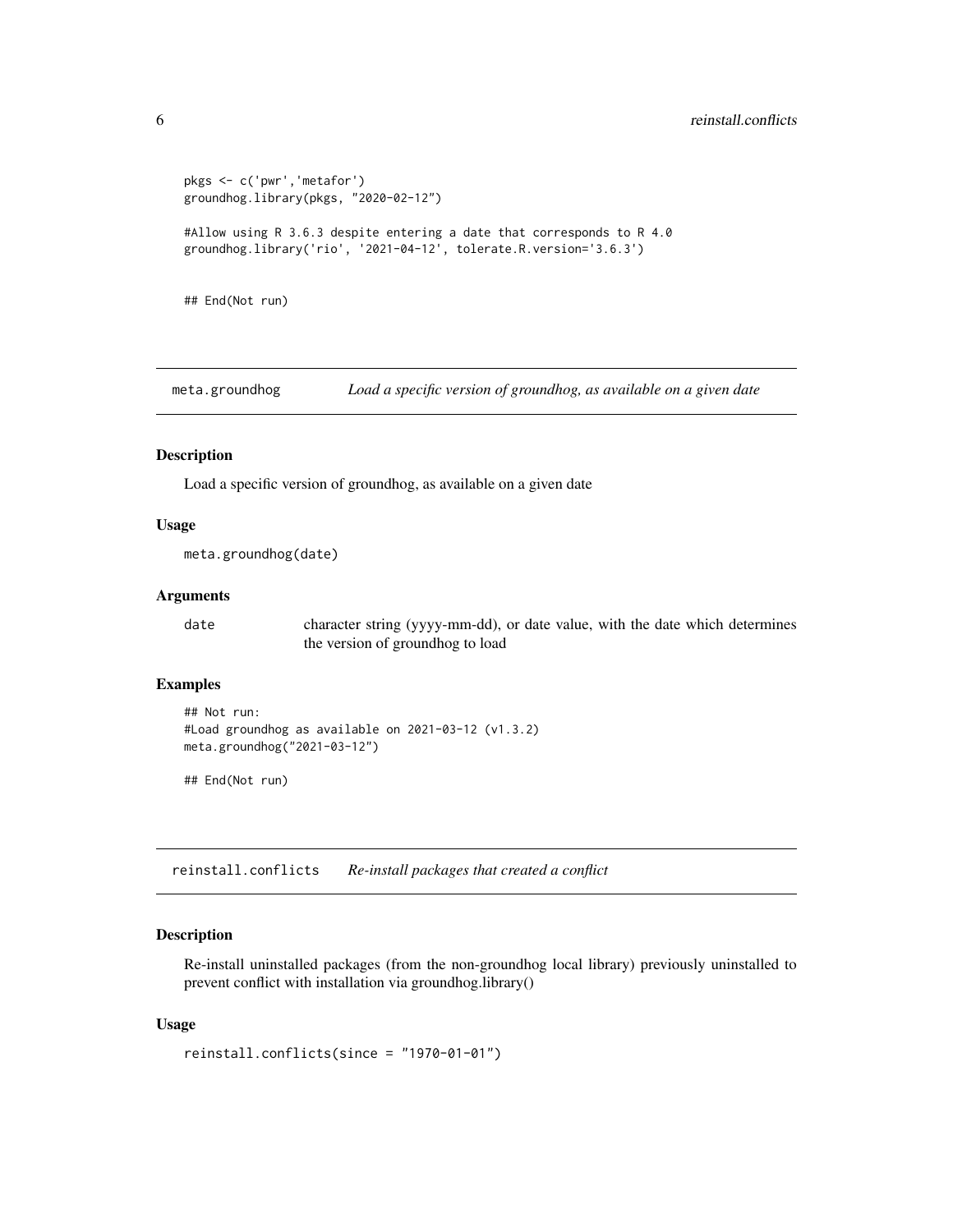#### <span id="page-6-0"></span>Arguments

since (optional) character string (yyyy-mm-dd), or date value, to specify that only packages uninstalled since that date will be reinstalled. If not set then all packages ever uninstalled this way will be re-installed.

#### Details

When installing packages with groundhog.library(), if another version of a needed package or dependency is already loaded the process ends. This is usually solved by restarting the R session thus unloading the conflicting package. But on occasion the problem persists, often because R Studio loads the undesired version of the package automatically from the local (non-groundhog) library. When this occurs, groundhog.library() will prompt users with a set of options, one of which is to uninstall these packages from the non-groundhog library. The set of packages uninstalled in this way are recorded and saved to a data.frame, allowing easily undoing this action, even months later. Specifically, a user running the function reinstalled.conflicts() will loop over that data.frame, reinstalling all packages listed if they are not currently available (into the original path they were previously installed). Again, these are not packages in the groundhog library, but rather, in the default library R uses to install packages. IF the optiona parameter since is used, only packages uninstalled since that date will be reinstalled.

#### Note

Because these packages are not managed by groundhog, there is no version control. The package that is re-installed may be a newer version than that previously available (or the installation may fail if the package becomes archived).

#### Examples

```
## Not run:
#Re-install all packages ever uninstalled due to conflict
reinstall.conflicts()
#Re-install all packages uninstalled since 2021-02-04 due to conflict
reinstall.conflicts("2021-02-04")
```
## End(Not run)

see.unistalled.conflicts

*View uninstalled conflicting packages by groundhog*

#### **Description**

List all packages that have been uninstalled with groundhog, by user, after creating a conflict with package attempted to be loaded with groundhog.library(). These packages can be reinstalled into the local non-groundhog library with reinstall.conflicts()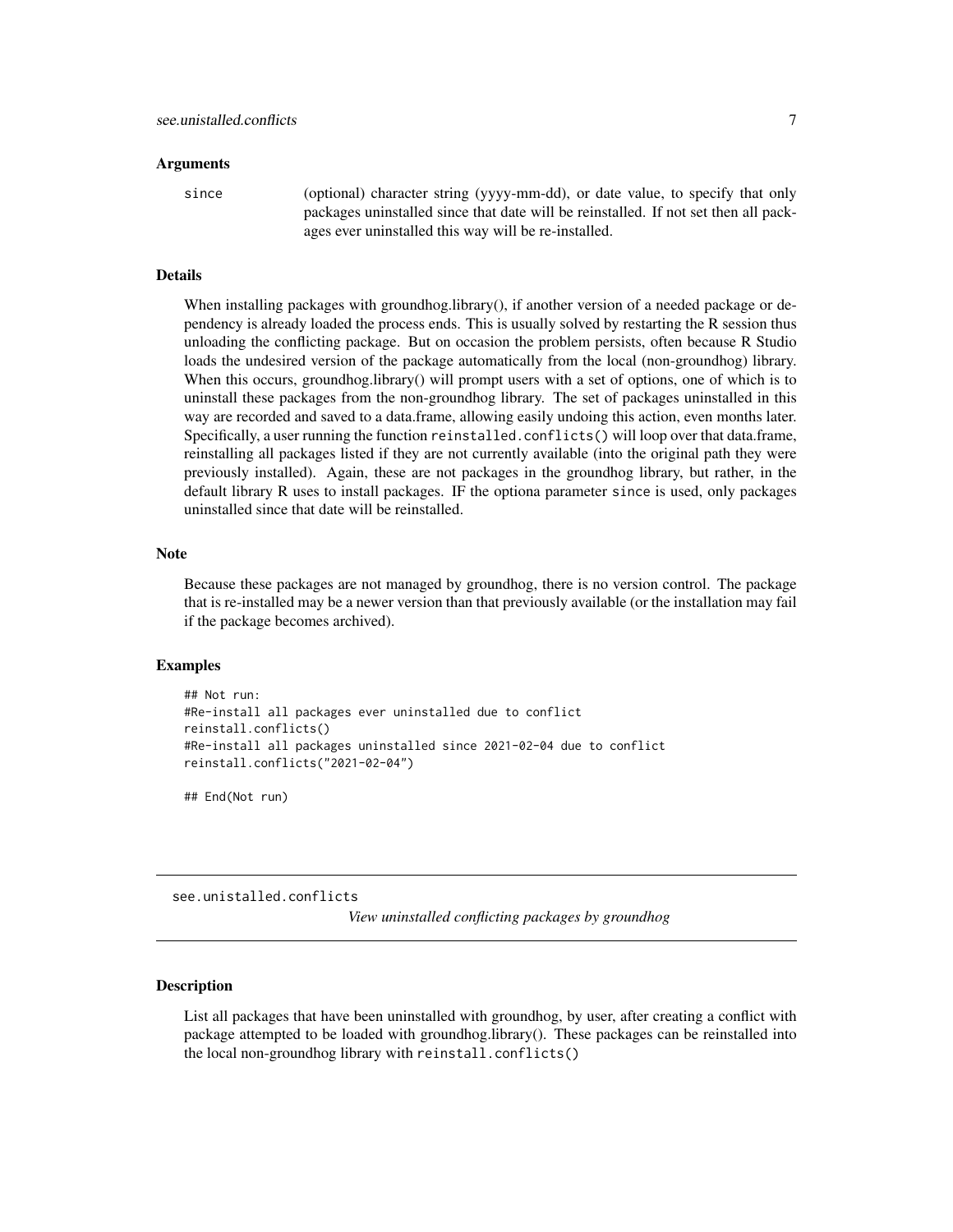## <span id="page-7-0"></span>Usage

```
see.unistalled.conflicts()
```
<span id="page-7-1"></span>set.groundhog.folder *Set groundhog folder location*

## Description

Set groundhog folder location

## Usage

set.groundhog.folder(path)

## Arguments

path Character. The path to the groundhog folder containing the library where packages are downloaded and installed.

## Value

(invisibly) TRUE upon success.

## See Also

[get.groundhog.folder\(\)](#page-2-1)

## Examples

## Not run: set.groundhog.folder("~/.R\_groundhog")

## End(Not run)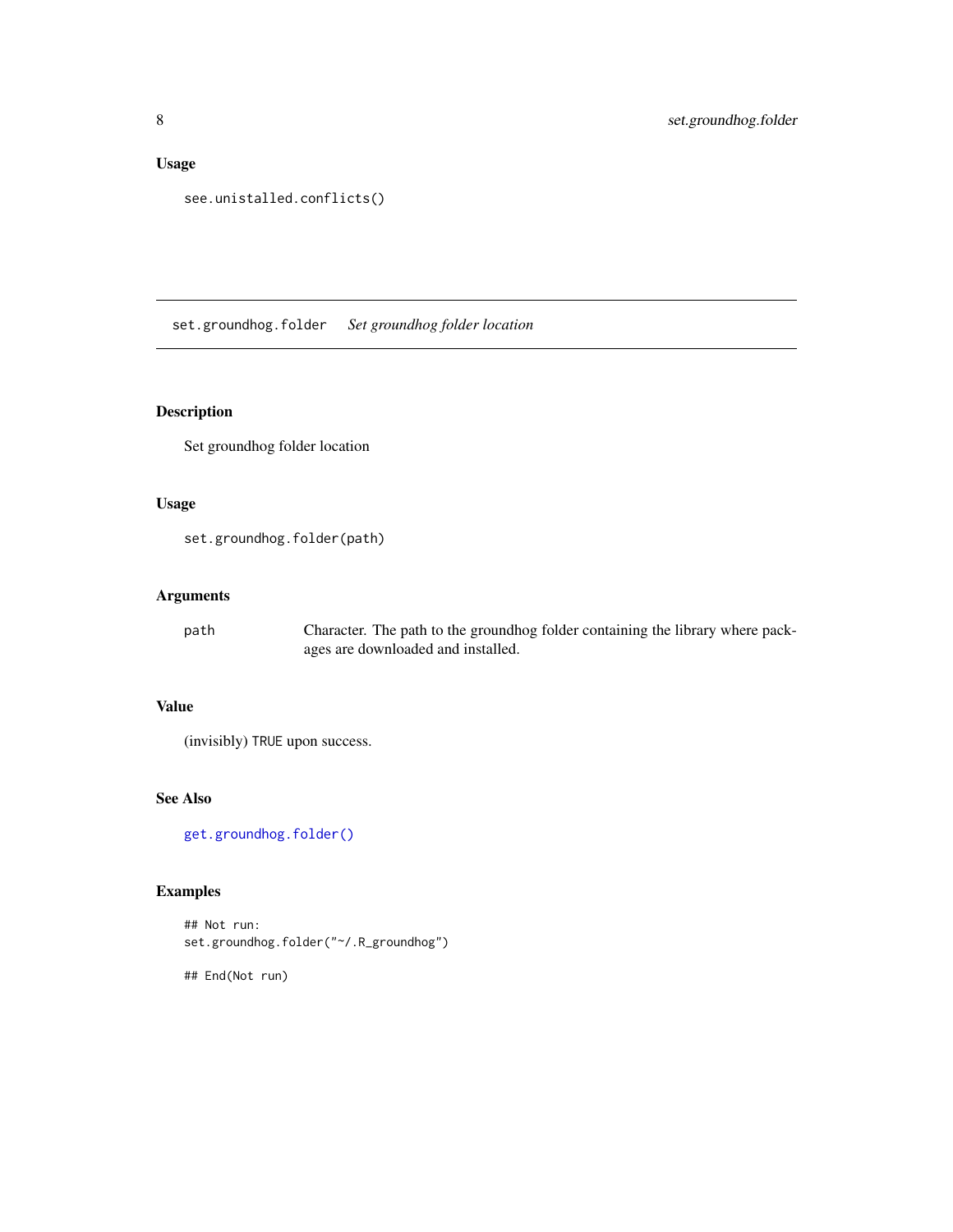<span id="page-8-1"></span><span id="page-8-0"></span>

## Description

Show CRAN publication dates for all versions of a given package

## Usage

```
toc(pkg, dependencies = FALSE)
```
## Arguments

| pkg          | (required) package name                                                     |
|--------------|-----------------------------------------------------------------------------|
| dependencies | logical (defaults to FALSE). Should the output contain package dependencies |
|              | (Imports, Depends and Suggests) for pkg.                                    |

## Value

a data.frame where each row corresponds to one version of pkg, a date column contains the publication date, and when dependecies=TRUE, columns show package dependencies over time as well.

## Examples

```
## Not run:
toc("R")
toc("magrittr")
toc("rio",dependencies = TRUE)
```
## End(Not run)